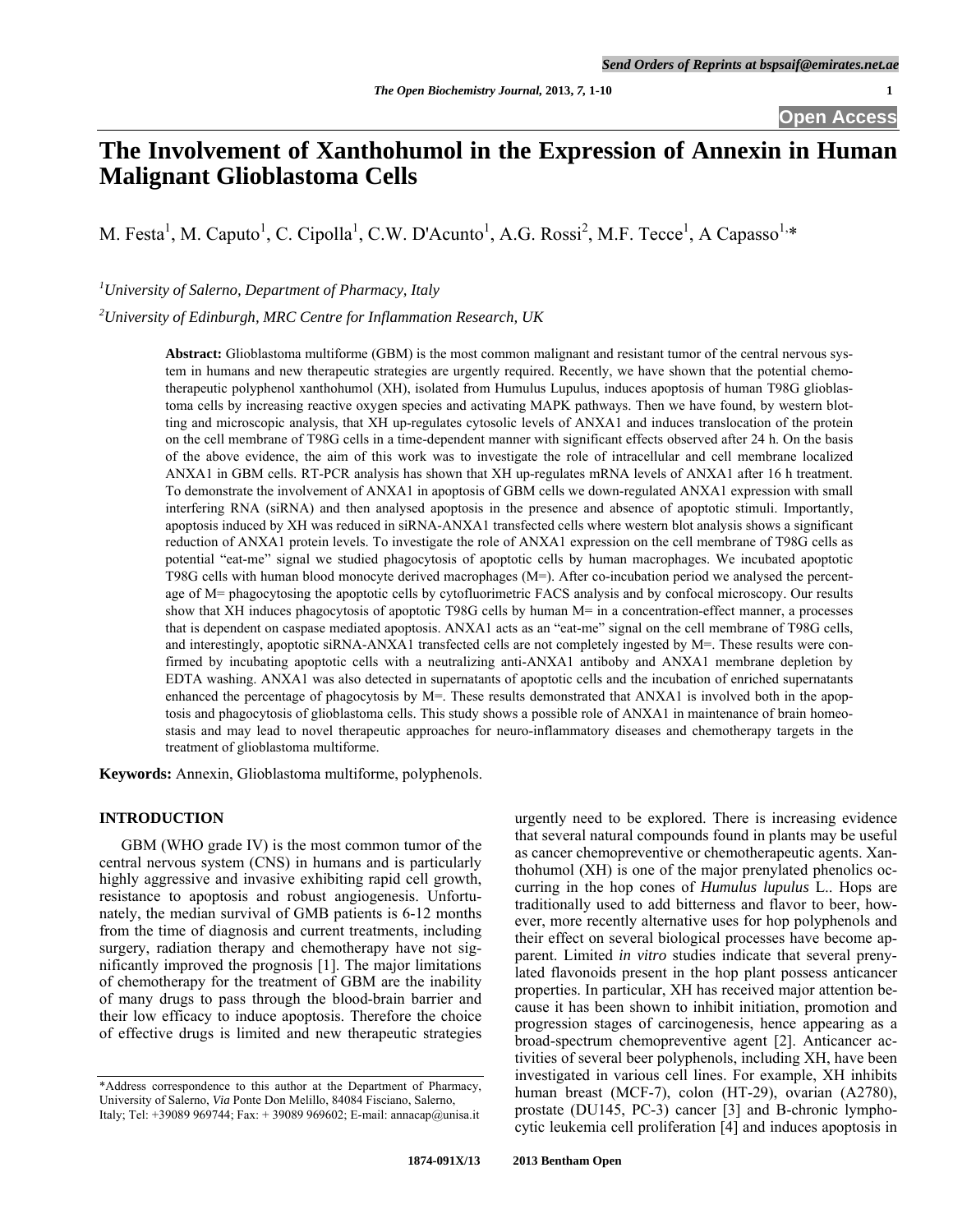human breast [5] and prostate cancer cells *in vitro* [6]. In addition, pro-apoptotic effects of a hop-bitter acid, humulone (H), in the leukemia cell lines, HL60 and U937, have also been reported [7]. A recent *in vivo* study showed the ability of xanthohumol to induce a significant inhibition of angiogenesis in mice implanted with a matrigel sponge when administered in the drinking water at a concentration of  $2 \mu M$ . At higher concentration of 200  $\mu$ M XH displayed a marked angiogenesis inhibition without adverse effect on animal health parameters [8]. It has also been shown that XH targets tumor growth and angiogenesis in Kaposi's sarcoma tumor in male nude mice [9].

ROS, such as superoxide anion  $(O_2)$ , hydrogen peroxide (H2O2) and hydroxyl radical (HO**.** ) influence many biological processes, including apoptosis [10]. The redox state of the cells is a crucial factor in deciding its susceptibility to apoptotic stimuli [11]. ROS at low concentrations play a role as intracellular messengers regulating several processes including cell proliferation, while the production of large amounts of ROS promote apoptosis [12]. Flavonoids are generally considered to be antioxidants, but most of them behave as powerful pro-oxidant molecules [13-15]. XH is structurally related to flavonoids and although may exert antioxidant activity, it also appears to increase the cellular content of ROS [16]. It has been found that XH-induced apoptosis in leukemic K562 cells was associated with elevation of cellular ROS content and that the antioxidant N-acetylcysteine (NAC) blunted XH induced apoptosis [17].

 Flavonoids can also trigger apoptosis through modulation of different signal transduction pathways, such as the phosphatidyinositol-3-kinase/Akt and mitogen activated protein kinase (MAPK) pathways, which may affect cellular function by modulating genes regulation or phosphorylating proteins [18]. Furthermore, they can directly or indirectly affect the activity and expression of key proteins (e.g., caspases, Bcl-2 family members) involved in the regulation of apoptosis, It has been found that XH-induced apoptosis in K562 cells was associated with a prolonged stimulation of ERK phosphorylation [19]. Moreover, recently it has been reported that certain flavonoids induce apoptosis in human glioblastoma T98G and U87MG cells, but not in human normal astrocytes through increase of ROS production, changes in mitochondria membrane potential  $(\Delta \Psi m)$  and phosphorylation of MAPKs [20].

 Recently, we have shown that the potential chemotherapeutic polyphenol xanthohumol (XH), isolated from Humulus Lupulus, induces apoptosis of human T98G glioblastoma cells by increasing reactive oxygen species and activating MAPK pathways [21]. Then we have found, by western blotting and microscopic analysis, that XH up-regulates cytosolic levels of ANXA1 and induces translocation of the protein on the cell membrane of T98G cells in a time-dependent manner with significant effects observed after 24 h. On the basis of the above evidence, the aim of this work was to investigate the role of intracellular and cell membrane localized ANXA1 in GBM cells. RT-PCR analysis has shown that XH up-regulates mRNA levels of ANXA1 after 16 h treatment. To demonstrate the involvement of ANXA1 in apoptosis of GBM cells we down-regulated ANXA1 expression with small interfering RNA (siRNA) and then analysed apoptosis in the presence and absence of apoptotic stimuli.

#### **MATERIALS AND METHODS**

#### **Cell Cultures**

 Human glioblastoma T98G (WHO grade IV) and U87- MG (WHO grade III) cell lines, obtained from ATCC, were cultured in DMEM medium supplemented with 2 mM Lglutamine, 10% heat-inactivated fetal bovine serum (FBS), 1% sodium pyruvate, 1% non-essential amino acids and 1% penicillin/streptomycin (all from Lonza, Switzerland) at  $37^{\circ}$ C in 5%  $CO_2$  humidified incubator. The cells were used up to a maximum of 10 passages.

#### **Western Blot Analysis**

 Expression of ANXA1 on cell surface and cytosolic level was evaluated by Western blot analysis. For cell surface proteins, cells, kept on ice, were washed with PBS containing protease and phosphatase inhibitors (1mM PMSF, 10 µg/ml leupeptin, 10 µg/ml pepstatin, 10 µg/ml aprotinin, 1 mM Na3VO4, 1 mM NaF; Sigma-Aldrich, Milan, Italy) and 5 mM EDTA (Sigma-Aldrich, Milan, Italy), which acts as a Ca2+ chelating agent, removing the ANXA1 bound to the cell membrane. The intracellular proteins were extracted from cells by a lysis buffer (50 mM Tris-HCl, 1% Nadeoxycholate, 1% SDS and 0.5% IGEPAL) containing protease and phosphatase inhibitors (1mM PMSF, 10 µg/ml leupeptin, 10 µg/ml pepstatin, 10 µg/ml aprotinin, 1 mM Na3VO4, 1 mM NaF; all supplied by Sigma-Aldrich, Milan, Italy).

 The lysed cells were then centrifuged at 12,000 xg at 4°C for 10 min. The supernatant is the extract of proteins. Protein content was estimated according to Biorad protein assay (BIO-RAD, Milan, Italy). Protein samples (30 µg) were loaded onto 10% acrylamide gel and separated by SDS-PAGE. The separated proteins were then transferred electrophoretically (100 mA Blot for 90 minutes; Trans Blot semidry, Biorad) to nitrocellulose membrane (Immobilon-NC, Millipore, Bedford, USA), using a transfer buffer [25mM Tris, 192 mM glycine (Sigma-Aldrich, Milan, Italy) and 20% v/v methanol (Carlo Erba, Milan, Italy)]. The non-specific binding were blocked by incubation of membrane in TBS-TWEEN 0.1% (25 mM Tris; 150 mM NaCl, 0.1% v/v Tween) with 5% nonfat dry milk (BIO-RAD, Milan, Italy) in for 60 minutes. Subsequently, the membranes were incubated overnight at 4°C with primary antibodies: anti-rabbit polyclonal ANXA1 (Invitrogen) and anti-β-actin monoclonal 93 mouse (Sigma-Aldrich, Italy). After incubation with primary antibodies and 3 washes in TBS-Tween 0.1%, were added specific secondary anti-rabbit or anti-mouse, diluted 1:5000, (both supplied by Sigma-Aldrich, Milan, Italy) for 1 hour at room temperature. The specific signals were visualized by chemiluminescence detection system (GE Healthcare, Milan, Italy). Digital images were obtained on a ImageDoc 2000 equipment (BIO-RAD, Milan, Italy).

#### **Analysis of Apoptosis**

 Hypodiploid DNA was analysed using the method of propidium iodide (PI) staining and flow cytometry as de-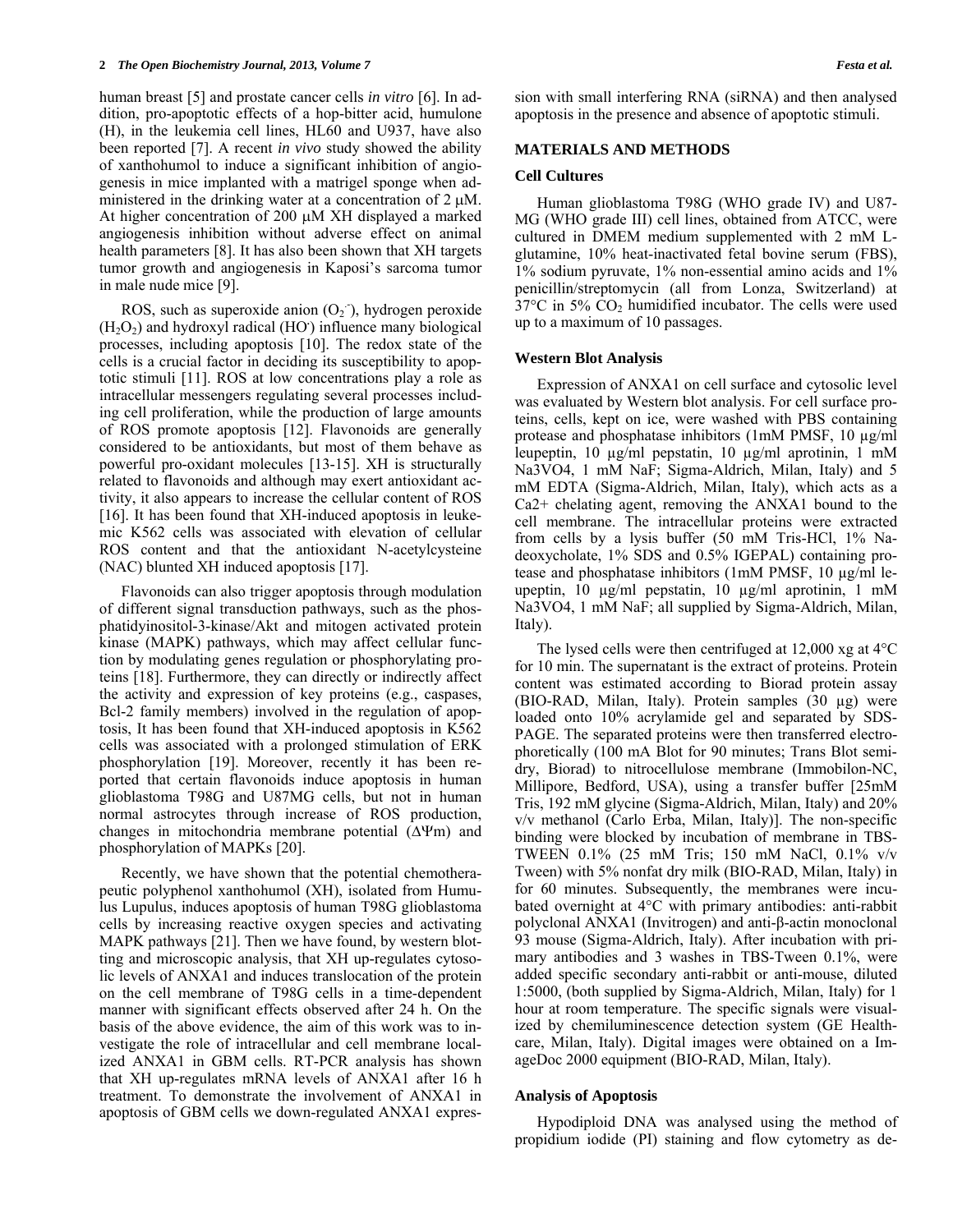#### *The Involvement of Xanthohumol in the Expression of Annexin in Human The Open Biochemistry Journal, 2013, Volume 7* **3**

scribed by Riccardi and Nicoletti (2006). Briefly, cells were washed in phosphate-buffered saline (PBS) and resuspended in 500 µl of a solution containing 0.1% sodium citrate, 0.1% Triton X-100 and 50 µg/ml propidium iodide (Sigma-Aldrich, Milan, Italy). After incubation at 4C° for 30 minutes in the dark, cell nuclei were analyzed with Becton Dickinson FACScan flow cytometer using the Cells Quest program. Cellular debris was excluded from analysis by raising the forward scatter threshold, and the DNA content of the nuclei was registered on logarithmic scale. The percentage of the cells in the hypodiploid region was calculated.

# **Transfection with Small-interference RNA (siRNA) Anti-ANXA1**

 Two small interference RNAs (siRNA) were designed for ANXA1: ANXA1 (A) (sense 5'-CAGCGUCAACAGAU-CAAAG-3') and ANXA1 (B) (sense 5'-CCGAUCUGAG-GACUUUGGU-3' (Dharmacon Research Inc., Lafayette, CO, USA). The scrambled siRNA oligo-KROAA OO6461 (sense 5'-CAGUCGCGUUUGCGACUGG-3') (Dharmacon Research Inc., Lafayette, CO, USA) was used as control.  $1.5x10<sup>5</sup>$  cells were plated in 6-well multiwell plate reaching a confluence of 30-50% and kept in DMEM containing 10% FBS. The transfection was performed using oligofectamine (Invitrogen, Milan, Italy) according to manufacturer's instructions, and obtaining a final mixture of RNA (A) and (B) 100nM. After 48 hours, the cells are treated in the presence and in the absence of  $XH (20 \mu M)$  and analyzed by flow cytometry and western blot.

#### **Real-time RT-PCR Analysis**

 Total RNA was isolated from T98G cells using TRIzol Reagent (Invitrogen, Carlsbad, CA, USA) according to manufacturer's instructions. The RNA quality was assessed by agarose gel electrophoresis. The RNA quantity was measured using a spectrophotometer. Three micrograms of isolated RNA were reverse-transcribed using oligo(dT) primer and SuperScriptII (Invitrogen, Carlsbad, CA, USA) in a total volume of 20 μl. Real-time PCR was performed with Light-Cycler® System Ver. 3.5 (Roche Diagnostics GmbH, Mannheim, Germany) using SYBR Green detection in a total volume of 20  $\mu$ l with 1  $\mu$ l of forward and reverse primers (10 mM) and 10 μl of SYBR GreenPCRMaster-Mix (Roche Diagnostics GmbH, Mannheim, Germany). Reactions included an initial cycle at 95°C for 10 min, followed by 40 cycles of denaturation at 95°C for 10 sec, annealing at 55°C for 5 sec, extension at 72°C for 15 sec. Values were determined from standard curve generated from serial cDNA dilutions and normalized to GAPDH. Fold change of induction were determined by calculating ratios between control and treatment normalized signals. Differences between mean values were evaluated for statistical significance using the unpaired Student t-test. (Differences were considered significant with P<0.05.) Primers used for real-time PCR are as follows: ANXA1 forward 5'-ATCAGCGGTGAGCCCCTATC -3' and reverse 5'- TTCATCCAGGGGCTTTCCTG -3', GAPDH forward 5'- AATTCCATGGCACCGTCAAGG -3' and reverse 5'- TCGCCCCACTTGATTTTGGAG -3'.

# **CONFOCAL MICROSCOPY**

 T98G cells were seeded on 12mm slides with their culture medium and after 24 hours were treated with xanthohumol 20 µM for 24 hours. After incubation time the culture medium was removed and cells in adhesion on glass slides were washed twice with PBS. Subsequently, the cells were fixed with para-formaldehyde at 3.7% for 20 minutes and then washed with PBS. Then it was added a 0.1M glycine solution and incubated for 5 minutes. After washing with PBS, the cells were incubated with 1% BSA in PBS for 1 hour. The cells were then incubated with the primary antibody polyclonal anti-ANXA1 (1:100) (Zymed, Invitrogen) for 2 hours. Cells were also incubated with DAPI (4,6 diamidin-2-phenylindole) (1:1000) to obtain a staining of cell nuclei. Subsequently the cells were washed 2 times with PBS and incubated with the secondary antibody Alexa Fluor 647 anti-rabbit for 30 minutes. After 2 more washes with PBS the slides were mounted on the door slides with Moviol (3-4μl/vetrino). The slides were kept in cells down until the reading performed with Leica confocal microscope and observed with a 63X magnification.

#### **Activity Assay of Caspase-3**

 The activity of caspase-3 in cellular extracts was determined analyzing the release of 7-amino-4-methylcoumarin (AMC) from N-acetyl-DEVD-AMC (Nicholson, 1995). The cells  $(2x10<sup>6</sup>)$  were lysed in a buffer containing 10 mM Tris-HCl, 10 mM NaH2PO4/NaHPO4 (pH 7.5), 130 mM NaCl, 1% Triton -X-100, 10 mM NaPPi (sodium pyrophosphate). 20μg of protein were incubated with 20 μM Ac-DEVD-AMC (Becton Dickson) in the reaction buffer [ 20 mM HEPES (pH 7.5), 10% glycerol and 2 mM dithiothreitol (DTT)] at 37°C for 2 hours. AMC release is monitored in a spectrofluorometer at an excitation wavelength of 380 nm and an emission wavelength range of 430-460 nm (L55 Luminescence Spectometrer, Perkin Elmer Instruments).

# **STATISTICAL ANALYSIS**

All results are mean  $\pm$  SEM of 3 experiments performed in triplicate. The optical density of the protein bands detected by Western blotting was normalized on β-actin levels. Statistical comparison between groups were made using Bonferroni parametric test. Differences were considered significant if  $p < 0.05$ .

#### **RESULTS**

#### **Effects of Xanthohumol on the Induction of Apoptosis in Different Cell Lines of Glioblastoma**

 In the first phase of this work, we evaluated the apoptosis induced by xanthohumol in different glioblastoma cell lines with different degrees of malignancy the T98G (WHO IV), the U87-MG (WHO III-IV) and U343-MG (WHO III). It was therefore verified the effect on apoptosis of xanthohumol, at various concentrations and at different times, in different lines of glioblastoma with a different degree of malignancy. The cells were incubated for 8, 24 and 48 hours in the presence and in the absence of xanthohumol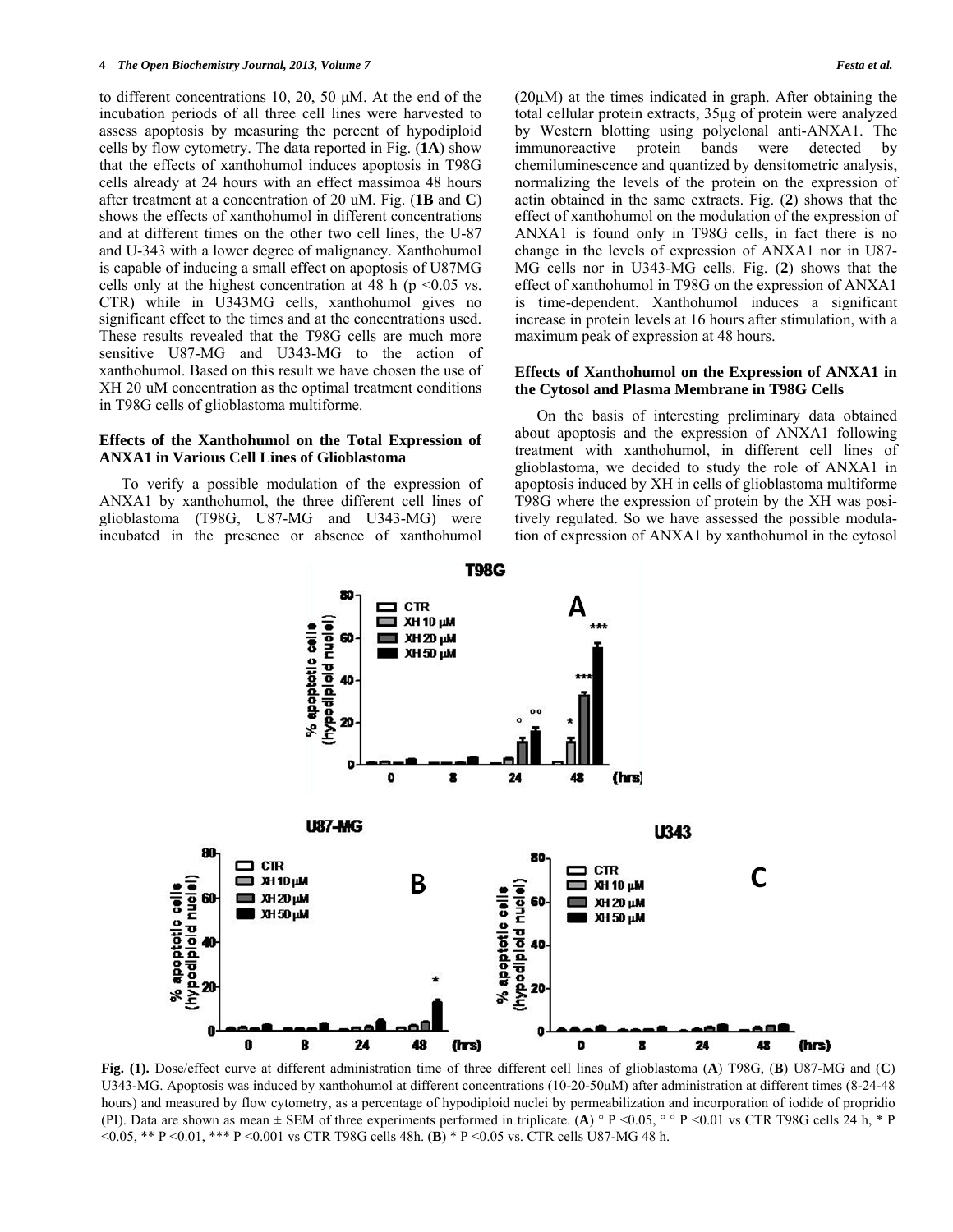

**Fig. (2).** Effects of xanthohumol on the expression of ANXA1 in three different glioblastoma T986, U87-MG and 4343-MG.cell lines: The three cell lines were incubated in the presence and in the absence of xanthohumol 20μM at different time points (0-48 h). The expression of ANXA1 was analyzed by Western blotting, using a polyclonal anti-ANXA1 and normalizing the amount of protein analyzed by an antibody anti-β-actin.

and on the membrane of T98G cells. The cells were plated at a density of  $5x10^6$  cells / ml and incubated in the presence and in the absence of xanthohumol  $(20 \mu M)$  at the times indicated by Fig. (**3A**). After obtaining the extracts cytosolic, 30 μg of protein were analyzed by Western blotting using a polyclonal antibody directed against ANXA1. The immunoreactive protein bands were highlighted by means of chemiluminescence. The Western, in Fig. (**3A**) shows that the effect of xanthohumol on the expression of cytosolic ANXA1 is time-dependent. Xanthohumol induces a significant increase of the protein, with a peak expression at 48 hours. For the extraction of membrane proteins after the treatment times, the cells were incubated on ice with a solution of 5 mM EDTA PBS that acts as a chelating agent of  $Ca2^+$  and removes the ANXA1 anchored to the cell membrane *via* the Ca2+. Subsequently 10 µg for membrane proteins were analyzed by Western blotting, using a polyclonal anti-ANXA1. The Western, in Fig. (**3B**), shows that the expression of ANXA1 on the membrane surface increases already at 16 hours after stimulation with a peak expression at 48 hours. Xanthohumol is capable of promoting the translocation and thus the exposure of the protein on the membrane of T98G cells. To confirm the data obtained by Western blotting, the expression of ANXA1 on the membrane, following treatment with 20μM XH, has been evaluated through fluorescence microscopy performed with a confocal microscope (Leica) using a 63X magnification. The cells were plated on 12 mm slides and kept in culture for 24 hours before performing the treatments with XH. At the end of the incubation period the cells were washed and incubated with the primary antibody and polyclonal anti-ANXA1 contemporanemanete were also incubated with DAPI (4,6-diamidin-2 phenylindole) to obtain a staining of cell nuclei. The red color in the image of Fig. (**3C**) shows an accumulation of ANXA1 on the cell membrane as a result of treatment with

xanthohumol to 24 hours thus confirming the data obtained previously by western blotting.

#### **Effects of Xanthohumol on the Transcriptional Regulation of ANXA1**

 Based on the results obtained previously, we wanted to investigate the effects of xanthohumol at the transcriptional level thus assessing the levels of mRNA for ANXA1. After treating the cells with 20μM xanthohumol at different times (8, 16, 24), we performed a real-time PCR. The amplifications and RT-PCR analysis were performed on a Lightcycler system (Roche) using the kit Light Cycler Fast Start DNA Master plus SYBR Green I (Roche Molecular Biochemicals, Mannheim, Germany). ANXA1 and the GADPH gene were amplified with specific primers and then the mRNA levels of ANXA1 were normalized with those of GADPH. The analysis results show, as seen in Fig. (**4**), which XH induces an increase in mRNA levels for ANXA1 in a time-dependent manner with a peak at 24 hours thus confirming a transcriptional regulation of the protein by xanthohumol.

# **Effects of siRNA Directed Against ANXA1 on the Expression of ANXA1 in T98G Cells in the Presence and Absence of Xanthohumol**

 To evaluate the involvement of xanthohumol in the upregulation of ANXA1 mRNA levels in T98G cells, we used small interference RNA directed against ANXA1 to down-

**Fig. (3).** Effects of xanthohumol on the expression of ANXA1 in the cytosol and on the membrane of human T98G glioblastoma multiforme cells. (**A**) Analysis of the expression of ANXA1 in the cytosol of T98G cells. (**B**) Expression of levels of ANXA1 on the plasma membrane of cells T98G. T98G cells were incubated in the presence or absence of xanthohumol (20μM) at different times. The expression of ANXA1 was analyzed by Western blotting using a polyclonal anti-ANXA1. (**C**) Expression of levels of ANXA1 on the plasma membrane of T98G cells analyzed by confocal fluorescence microscopy. After 24 hours of incubation the cells were treated with 20μM xanthohumol for the stated time, subsequently the cells were washed and incubated with a polyclonal antibody anti-ANXA1 and with DAPI to have a colored of the nuclei. The intense red color that is seen in the figure is indicative of the presence of ANXA1 on the membrane.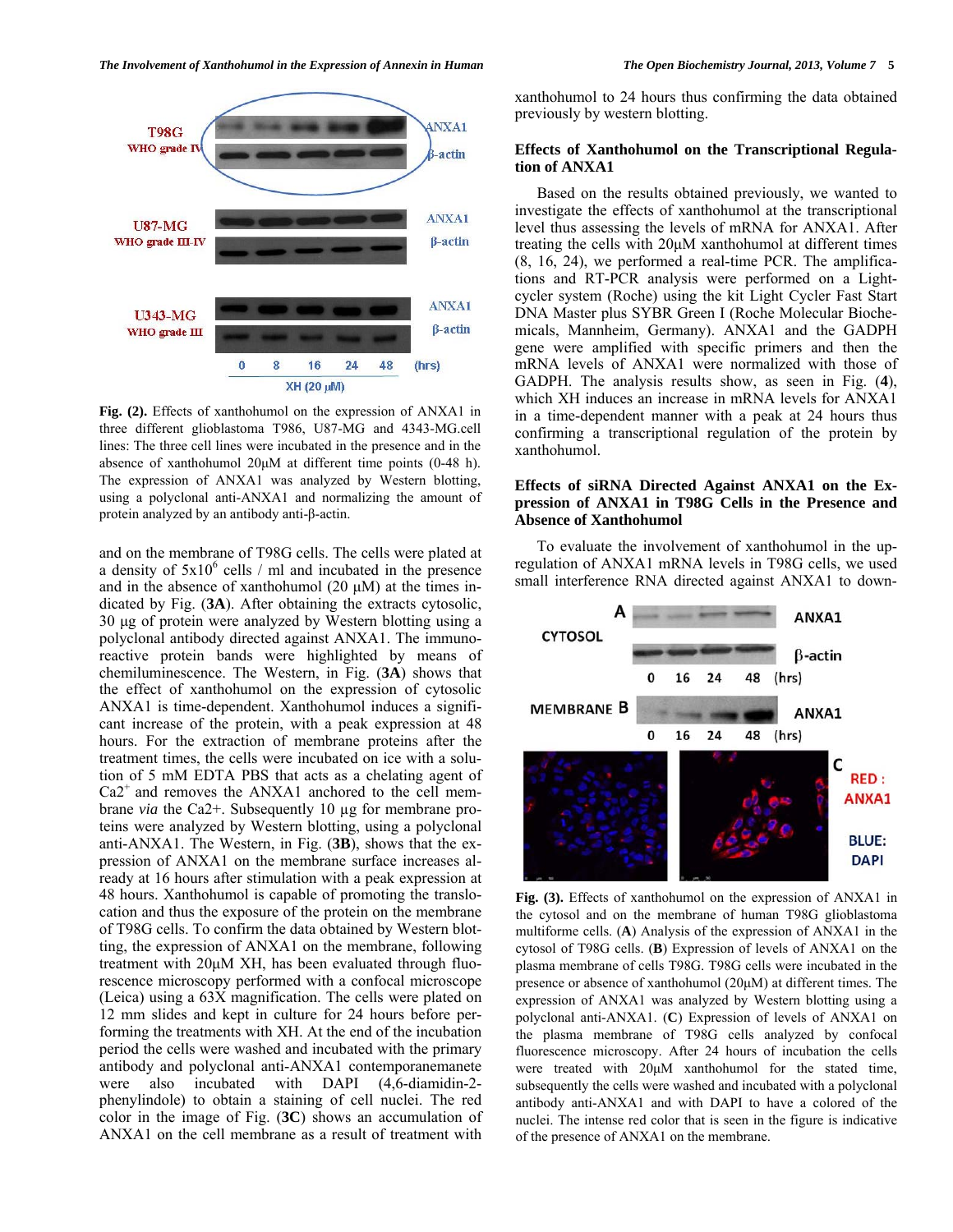regulate its expression. T98G cells, plated in multi-well 6 well, were transfected in the presence of oligofectamina containing a mixture of two siRNA directed against ANXA1 and simultaneously with siRNA-Scrambled used as a control. The cells were incubated with siRNAs for 48 hours and subsequently treated with xanthohumol (20μM). The protein extracts (30μg) were analyzed by means of Western blotting using a polyclonal anti-ANXA1 and an anti - actin for standardization. In control cells xanthohumol significantly increases the expression of ANXA1. The small interference directed against ANXA1 significantly inhibit the expression of ANXA1 both in the presence and absence of xanthohumol. The cells with siRNAs-scrambled present ANXA1 levels comparable to those of the control cells as evidenced by densitometric analysis shown in the graph (Fig. **5**). The siRNAs directed against ANXA1 are able to significantly inhibit the expression of the protein both in the presence and absence of xanthohumol, in T98G cells.

#### **Effects of siRNA Directed Against ANXA1 Apoptosis Induced by Xanthohumol in T98G Cells**

 To further analyze the effects of small interference directed against ANXA1 on apoptosis induced by xanthohumol, T98G cells were cultured with or without siRNA or siRNA-Scrambled-ANXA1. After 48 hours of transfection, the cells were treated with or without XH (20μM) and harvested after 48 hours to evaluate the percent of hypodiploid nuclei by flow cytometry. The data obtained show that, in cells transfected with scrambled siRNA induced apoptosis xanthohumol is almost unchanged compared to the cells not transfected and treated with xanthohumol. However in T98G cells transfected with siRNAs directed against ANXA1 apoptosis induced by xanthohumol is partially, but significantly inhibited (Fig. **6A**). Then we also evaluated the activity of caspase-3 after transfection with siRNA-ANXA1 in T98G cells. The cells were transfected with and without siRNA-ANXA1 and



**Fig. (4).** Effect of xanthohumol on ANXA1 mRNA expression. Fold change of induction were determined by calculating ratio between control and treatment normalized signals. Data are means  $\pm$  SD of three independent experiments. \* P $\leq$ 0.01.



**Fig. (5).** Effects of siRNAs directed against ANXA1 expression da togliere in T98G cells. T98G cells were transfected with oligofectamina containing concentrations of 100nM of small interference oligonucleotides directed against ANXA1 and scrambled control. After 48 hours of transfection, the cells were treated with xanthohumol 20μ for 24 h. Subsequently 30μg of protein were analyzed by Western blotting using a polyclonal antibody anti ANXA1. Data are shown as optical density, mean  $\pm$  SEM of three representative experiments. Bonferroni test (\*\*\* P < 0.001 vs CTR,  $\circ \circ \circ$  P < 0.001 vs scrambled xanthohumol and xanthohumol +).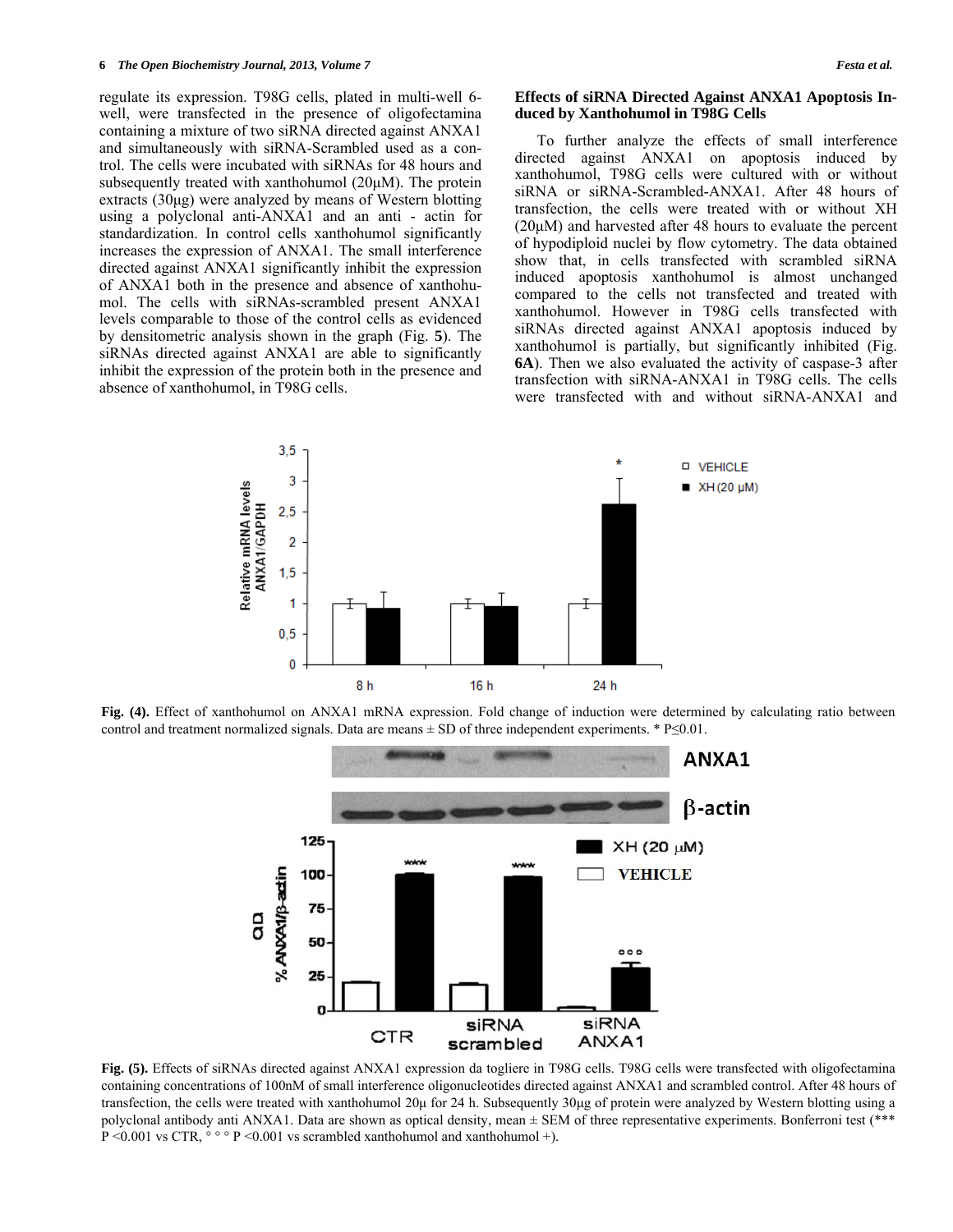siRNA-Scrambled and after 48 hours of incubation were treated with xanthohumol (20μM) for 8, 24 and 48 hours. After the incubation period with xanthohumol cells were used to measure the activity of caspase-3 by fluorimetric assay according to the method reported in the section materials and methods. The results obtained in Fig. (**6B**) show that the activity of caspase-3 has decreased significantly in cells transfected with siRNA-ANXA1 after 24-48 hours from treatment with xanthohumol compared to treatment with xanthohumol in cells not transfected with and xanthohumol in cells transfected with siRNA-Scrambled control. These data demonstrate that in the absence of ANXA1, the apoptosis induced by xanthohumol is significantly reduced confirming the involvement del'ANXA1 in the activation of caspase-3 and in the mechanism of cell death induced by xanthohumol.

# **DISCUSSION**

 Glioblastoma multiforme is one of the most common cancers and malignant brain. The median survival for patients with GBM is 12.6 months from diagnosis for patients treated surgically and those treated with radiotherapy or chemotherapy. The prognosis of GBM is very poor, relative survival for adult patients diagnosed with GBM is 25% at one year, 5% in three years, 3% at five years, with no difference between men and women. The treatment of choice feasible in the case of GBM is definitely surgery and removal should be as radical as possible, even if in reality it is a highly invasive tumor complete resection is impossible and relapse is almost inevitable. Surgical therapy along with that radiotherapy and chemotherapy is part of palliative therapy that, though with modest results, allows to increase the duration of life of the patient. The drug most widely used for the treatment of GBM is temozolomide which is often used in combination with other chemotherapeutic agents to prevent the progression of the tumor. It is based on the lack of effective chemotherapeutic agents for the treatment of this tumor that arises the need always to search for new therapeutic valid strategies. In recent years, the natural products have been the focus of numerous studies, in order to find agents with potent antitumor activity. Some phenolic constituents extracted from hop cones have been shown to have a potential action for the prevention and treatment of various cancers.

 Among the various components of the hops, xanthohumol, a chalcone prenilato of Humulus lupulus L., it was found a good chemopreventive and chemotherapeutic agent in many experimental models, both *in vitro* and *in vivo*, and has been shown to have a pro-apoptotic in T98G glioblastoma multiforme cells. In fact in a previous study,



**Fig. (6).** (**A**) Effect of siRNA-ANXA1 on apoptosis of T98G cells analyzed by staining with propidium iodide (PI) as an expression of hypodiploid nuclei. The cells were transfected for 48 hours with siRNA-ANXA1 (100nM) and siRNA-scrambled (SK) control and subsequently treated with xanthohumol for 24 hours. (**B**) Effect of siRNA-ANXA1 activation of caspase-3 in T98G cells measured by fluorimetric assay. The cells were transfected for 48 hours with si-RNA-ANXA1 (100nM) and subsequently treated with xanthohumol for 8- 24-48 hours and then analyzed by fluorometric assay specific for caspase-3. Data are shown as mean  $\pm$  SEM of three representative experiments representative. Bonferroni test (\*\*\* P <0.001 vs. control cells; § § P <0.001 vs. control cells and cells transfected with SK,  $\degree$  $P \le 0.01$  vs. cells treated with XH and XH + SK).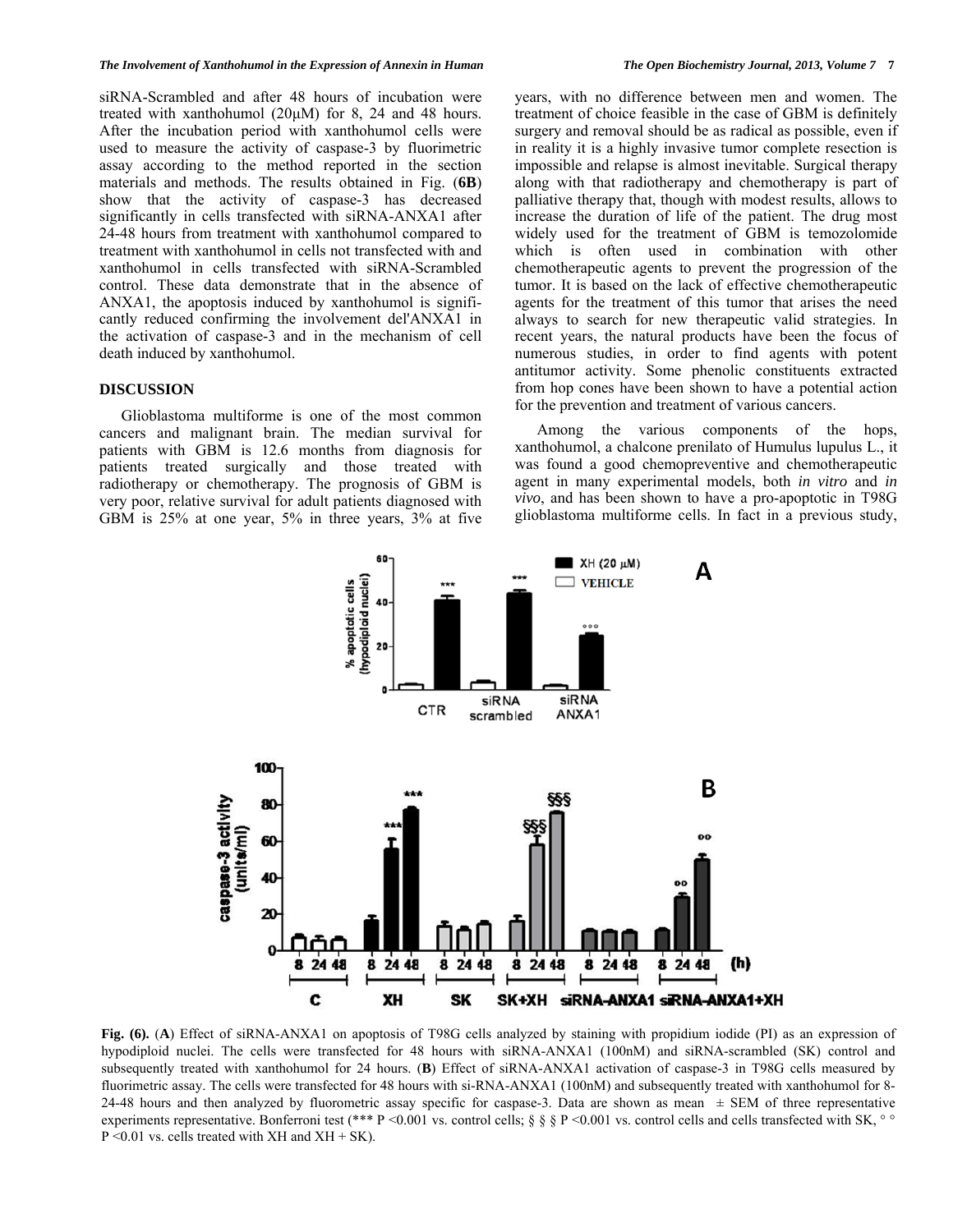conducted in our laboratory, it has been demonstrated that apoptosis induced by XH is associated with the activation of caspase-3, caspase-9 and the cleavage of PARP, and is mediated by signaling pathway intrinsic mitochondrial and amplified by depolarization of the mitochondrial membrane, by the release of cytochrome c from the negative regulation of anti-apoptotic protein Bcl-2. It was also demonstrated that XH induces the release of intracellular ROS. The intracellar production of ROS is essential for the activation of the signaling pathway mitochondrial and the induction of apoptosis after exposure to XH. Oxidative stress caused by the treatment with the XH was also associated with activation of MAPK, as shown by the increase in the phosphorylation of ERK1 / 2 and p38. Xanthohumol is not able to induce cell death in primary cultures of cells astroticiche not transformant thus indicating a selectivity of action towards cancer cells of glioblastoma multiforme.

 The ANXA1, initially characterized as a cytosolic protein with anti-inflammatory activity induced by glucocorticoids, over the past few years has shown to be present also at the level of the membrane and to be involved in various biological mechanisms phones as well as pathological, such as cancer. Of great interest in recent times is the study of the biological activities of ANXA1 including the inflammatory process, cell proliferation, the adjustment of the signals of cell death, apoptosis, and as demonstrated for the first time from an article by McKanna [22] , the phagocytic removal of apoptotic cells. It is known that the ANXA1 has an antiinflammatory action due also to the stimulation of the release of anti-inflammatory cytokines [23]. It is therefore conceivable that the ANXA1 exposed on the cell membrane represents an anti-inflammatory signal and contributes to the removal of apoptotic cells without triggering an inflammatory response. Alterations in the expression of ANXA1, increase or decrease, were observed in a wide variety of tumors. Numerous studies conducted over the past decade have revealed an important role dall'ANXA1 in the process of apoptosis and as recognition signal "Eat-me" ("Eat") expressed on the membrane of apoptotic cells [24] .

 In this work has been shown that the ANXA1 is a ligand of engulfment transported from the cytosol to the membrane where colocalizes with phosphatidylserine during the final stage of clarification of the apoptotic process. On the basis of these premises, the aim of this work was to study the role of ANXA1 in apoptosis induced by xanthohumol in human glioblastoma cells

 In the first phase of this work, we evaluated the apoptosis induced by xanthohumol in different glioblastoma cell lines with different degrees of malignancy: the T98G (WHO IV), the U87-MG (WHO III-IV) and U343-MG (WHO III) cells . The apoptosis was evaluated after treating cells with xanthohumol at different concentrations and different times. The results obtained show that the effects of xanthohumol on apoptosis in T98G cells are already detectable at 24 hours with a maximum effect at 48 hours after treatment at a concentration of 20 uM. Furthermore xanthohumol is capable of inducing a small effect on apoptosis of U87MG cells only at the highest concentration at 48 h, whereas in cells U343MG gives no significant effect to the times and at the concentrations used. These data reveal a specific selective action because the cells of high-grade malignancy T98G cells are much more sensitive U87-MG and U343-MG cells action of xanthohumol. On the basis of these results was chosen as the optimal concentration for use of xanthohumol that of 20 uM. To assess a possible modulation of ANXA1 induced by xanthohumol in the three lines we used the technique of Western blotting and evaluated the expression of the protein at different times. The data obtained show that xanthohumol induces increased expression of ANXA1 only in T98G cells, in fact there is no change in the levels of expression of ANXA1 nor in U87-MG nor in U343-MG cells. The effect of xanthohumol in T98G on the expression of ANXA1 is timedependent. Xanthohumol induces a significant increase in levels of the protein at 16 hours after stimulation, with a maximum peak of expression at 48 hours. A better understanding of the expression and function of ANXA1 in tumor biology may lead to the identification of new markers of tumor progression and potential targets for therapeutic intervention. To example, the expression of ANXA1 is little present in undifferentiated tumors with a high degree of malignancy [25].

 Based on preliminary data obtained about apoptosis and the expression of ANXA1 following treatment with xanthohumol, in different glioblastoma cell lines, the next step was to investigate the role of ANXA1 in apoptosis induced by XH in cells glioblastoma T98G where the expression of protein by the XH was up-regulated. So we have assessed the possible modulation of ANXA1 expression by xanthohumol in the cytosol and on the membrane of cells T98G by Western blotting technique. The data obtained reveal that the effect of xanthohumol on the ANXA1 expression in the cytosol is time-dependent. Xanthohumol induces an increase of the protein, with a peak expression at 48 hours. Furthermore XH is capable of regulating the expression of ANXA1 also on the surface of the cell membrane which increases already at 16 hours after stimulation with a maximum peak of expression at 48 hours. Xanthohumol is then able to promote translocation and thus the exposure of ANXA1 on the membrane of cells T98G. These data have been confirmed by the analysis of confocal fluorescence microscopy which shows a highly significant accumulation of ANXA1 on the cell membrane as a result of treatment with XH at 24 hours compared to control cells where the expression in membrane was hardly visible. The ANXA1 exposed on the membrane of T98G cells induces to hypothesize a possible role of the protein as signal "eat me" on apoptotic cells and therefore an important role in facilitating the elimination of apoptotic cells by macrophages without producing phenomena of inflammatory type. Our current studies are evaluating the role of ANXA1 exposed on the membrane of T98G cells in phagocytosis by macrophage cells human. The study of these mechanisms will clarify the role of the protein in the extracellular level and can open new developments for the study of drugs that target ANXA1 in the mechanisms that facilitate the removal of tumor cells without activating processes of inflammatory type. The presence of annexin A1 is also important to maintain homeostasis of the brain and was also found in microglia where McArthur *et al*. [26] have suggested that he was involved in the removal of apoptotic neurons in both inflammatory and non-inflammatory conditions.

 The next step was to investigate the effects of xanthohumol of ANXA1 at the transcriptional level thus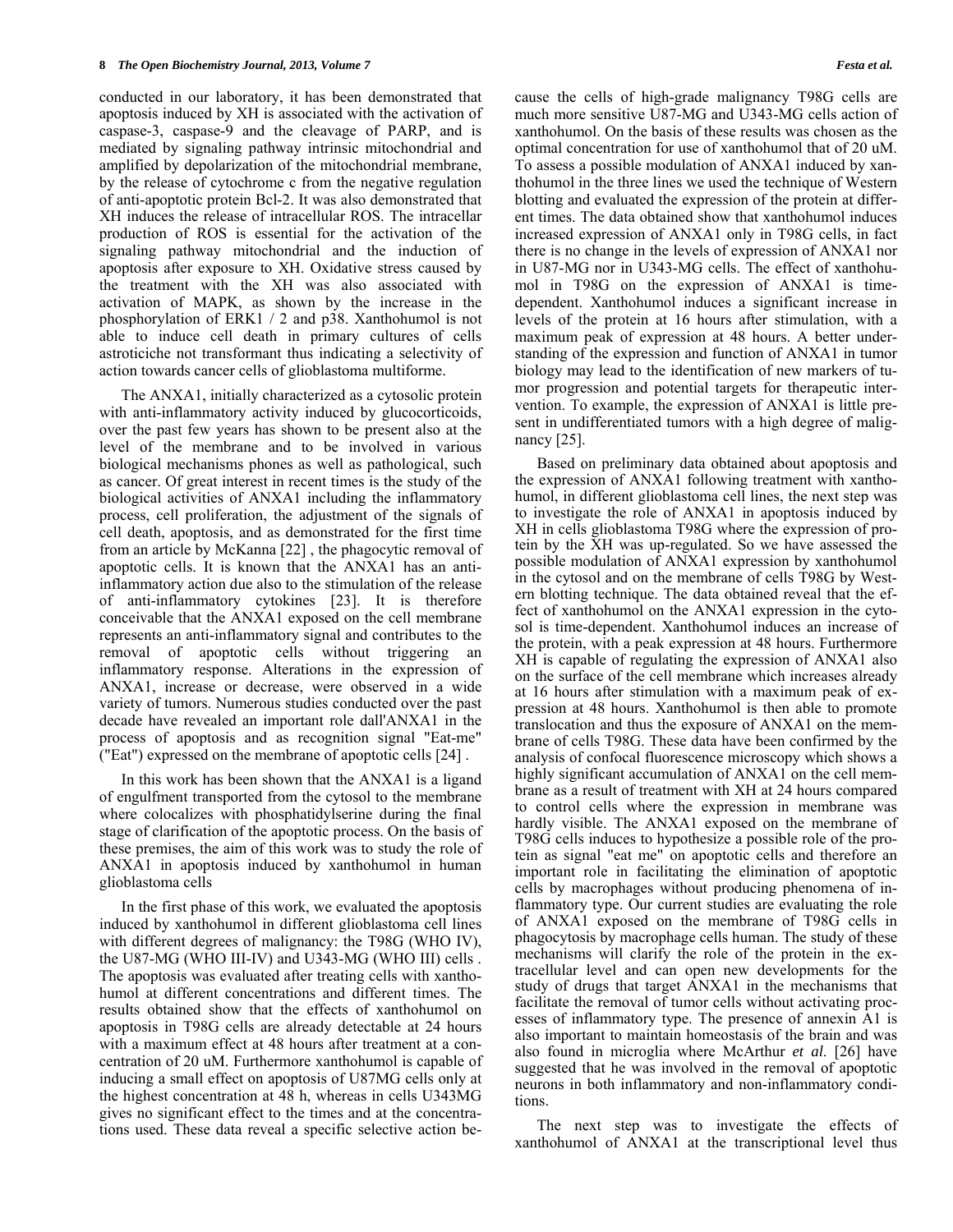assessing the levels of mRNA for ANXA1. The results of the analysis obtained by RT-PCR shows that XH induces an increase in mRNA levels for ANXA1 in a time-dependent with a peak at 24 hours thus confirming that XH regulates transcriptional expression of the protein. The promoter dell'ANXA1, in fact, has an AP1 site which can be stimulated by phorbol esters and induce the expression of the protein [27]. It is also known that xanthohumol is capable of stimulating the region of the AP-1 promoter ANXA1 thus inducing an increase in the levels of interleukin-2 in T cells [28] At this point to verify the real involvement of ANXA1 in apoptosis induced by XH, in T98G cells, we performed transfection using a small interference RNA directed against ANXA1 to silence the expression of the protein. Following 48 hours of incubation with the siRNAs and following treatment with xanthohumol, the protein extracts were analyzed by western blotting technique. In control cells xanthohumol significantly increases the expression of ANXA1. The cells transfected with siRNAs-scrambled present ANXA1 levels comparable to those of the control cells while in those transfected with siRNAs directed against ANXA1 protein expression was inhibited significantly both in the presence and absence of xanthohumol. Last phase of this paper was to examine whether the levels of ANXA1 could affect the xanthohumol-induced apoptosis in T98G cells. To do this we employed the small interference directed against ANXA1 for the expression, scrambled siRNA control and subsequently evaluated apoptosis induced by xanthohumol.

 The data obtained show that, in cells transfected with control siRNA induced apoptosis xanthohumol is almost unchanged compared to the cells not transfected and treated with xanthohumol, whereas in cells transfected with siRNAs anti ANXA1 where the expression of ANXA1 was significantly inhibited the 'apoptosis induced by xanthohumol resulted partially, but significantly inhibited. To confirm the role of ANXA1 in the mechanism of apoptosis we also assessed the activity of caspase-3 after transfection with siRNA-ANXA1 in T98G cells using fluorimetric assay. The results show that the activity of caspase-3 has decreased significantly in cells transfected with siRNA-ANXA1 after 24-48 hours from treatment with xanthohumol compared to treatment with xanthohumol in cells not transfected with xanthohumol and in cells transfected with siRNA-scrambled control. These data demonstrate that in the absence of ANXA1, the apoptosis induced by xanthohumol is significantly reduced confirming the involvement del'ANXA1 in the activation of caspase-3 and in the mechanism of cell death induced by xanthohumol.

### **CONCLUSION**

The results obtained in this work show that:

- Xanthohumol induces apoptosis in T98G glioblastoma multiforme cell lines with a high degree of malignancy. These cells prove to be very sensitive to its action, and do not see any significant effect in other lines of glioblastoma to malignancy grade below which the U87MG and U343MG cells.

- Xanthohumol positively regulates the expression of ANXA1 in T98G cells with a mechanism of transcriptional type (Fig. **7**)

- Xanthohumol induces the translocation of ANXA1 from the cytosol to the cell membrane positively adjusting the exposure on the membrane of T98G cells late in the final stage of apoptosis. ANXA1 could then be a signal of phagocytosis to facilitate the removal of dead cells by macrophages.

- ANXA1 is partially involved in the mechanisms of apoptosis induced by xanthohumol of T98G cells by regulating the activity of the protease caspase-3.

Further studies on the mechanisms mediated by ANXA1 in glioblastoma multiforme may be important for the



**Fig. (7).** Xanthohumol positively regulates the expression of ANXA1 in T98G cells with a mechanism of transcriptional type.